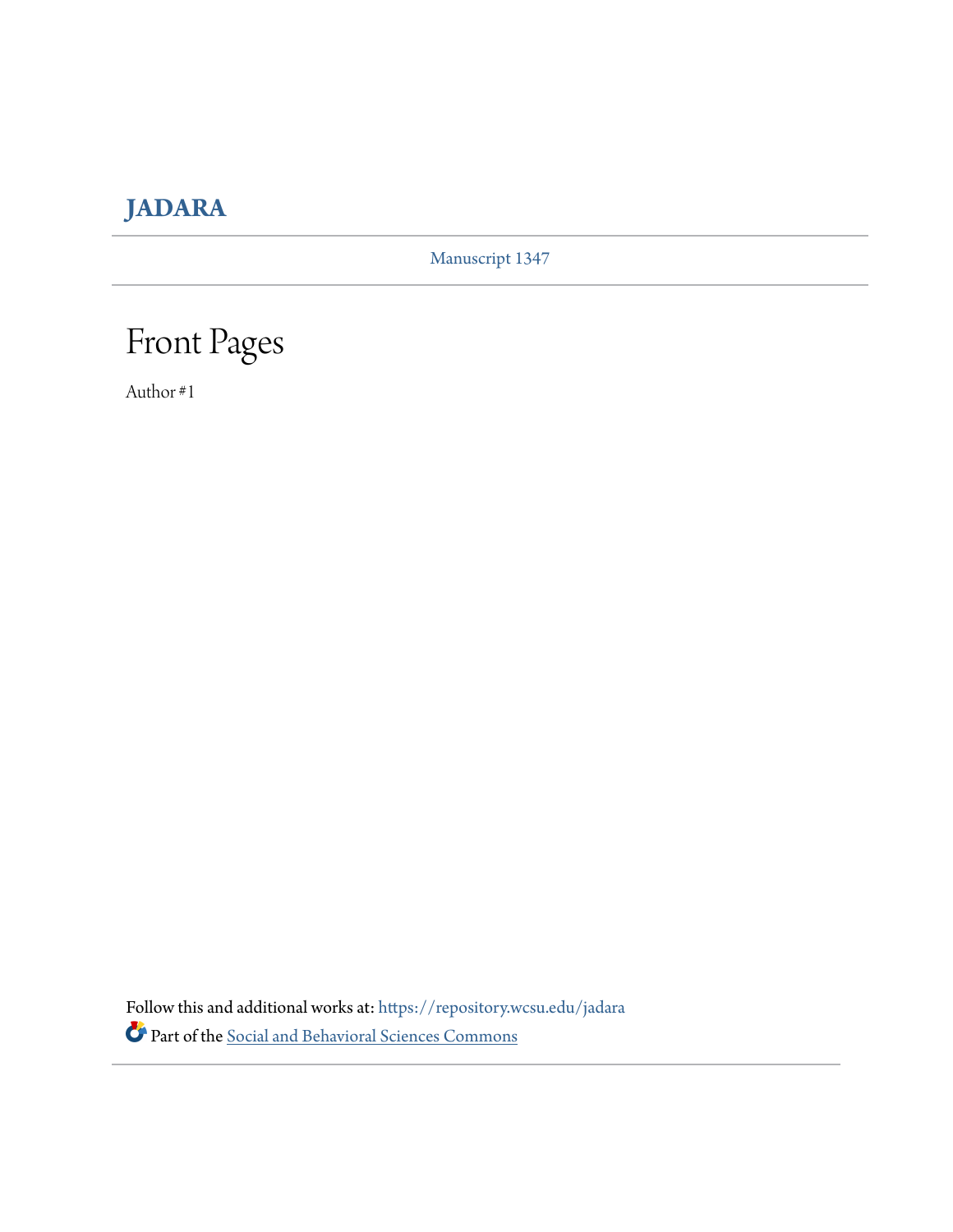

# **JADARA**

A Journal for Professionals Networking for Excellence in Service Delivery with Individuals who are Deaf or Hard of Hearing

VOLUME 42 NUMBER 2 WINTER 2009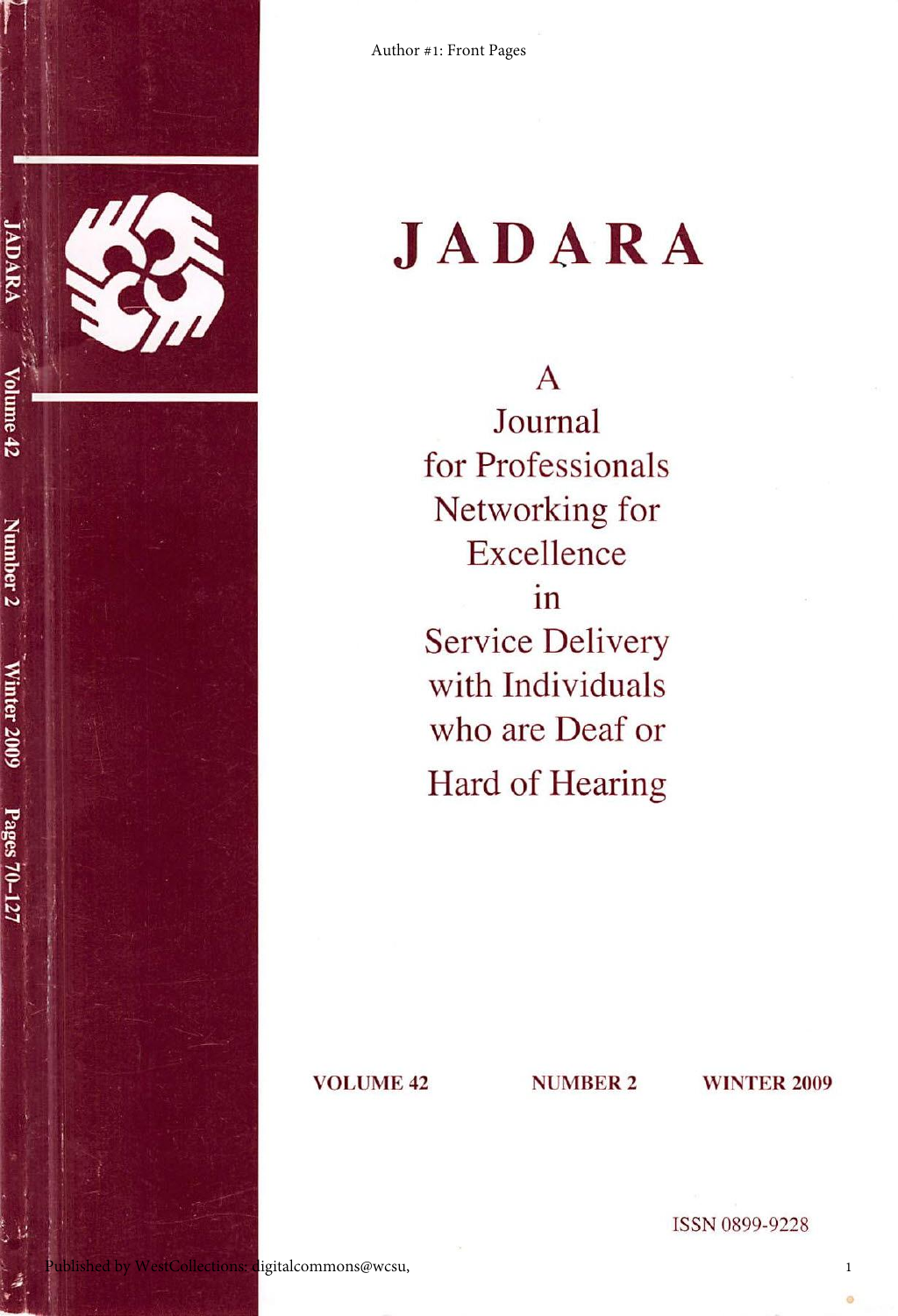*Submission to JADARA*



### The official publication of ADARA

An Organization for Professionals Networking for Excellence in Service Delivery with Individuals who are Deaf or Hard of Hearing

Co-Editors David M. Feldman, Macon State University Gabriel Lomas, University of Houston-Clear Lake

#### Editorial Review Board

Nancy Eldredge Tucson, AZ

Yvette Getch University of Georgia

Irene Leigh Gallaudet University

Carlotta Lockmiller East Central University

Greg Long Northern Illinois University

Nancy Castle Northern Illinois University

Steven R. Sligar East Carolina University Russell Rosen Columbia University

John Schroedel University of Arkansas

Myra Taff-Watson University of Arkansas

Raymond Trybus California School of Professional Psychology

McCay Vernon South Ponte Vedra Beach, FL

Amatzia Weisel Tel Aviv University

©ADARA 2009